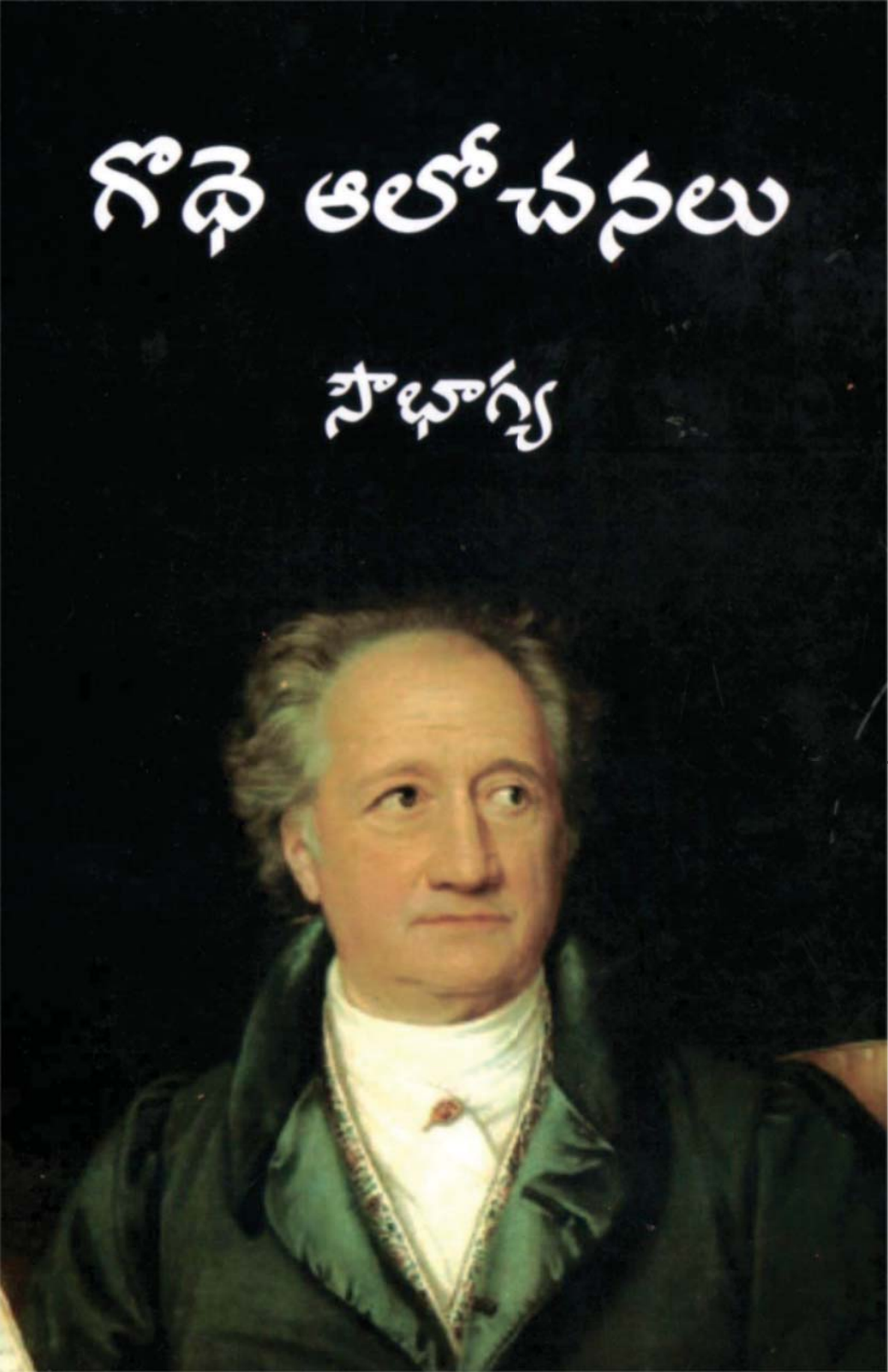# మన మనసుల్డి విశాలం చేసే రోథే కొటేషన్లు

ఆలోచన సులభం ఆచరణ కష్టం ఆలోచనల్ని ఆచరణలో పెట్టడం మరింత కష్టం \*\*\*

ఏదైనా సరే పని చెయ్యడమన్నది ముఖ్య<mark>ం</mark> కీరిలో అంతా శూన్యం

\*\*\*

ద్వేషంలో చలనముంది అసూయలో ఉదాసీనమైన అయిష్టము<mark>ం</mark>ది ద్వేషమన్నది అసూయకన్నా ఒకడుగు ముందుంటుంది

\*\*\*

ద్వేషమన్నది ఒక <sub>(</sub>పత్యేకమైన లక్షణం అత్యల్పస్థాయిలో సంస్మృతి ఎక్కడుంటుందో అత్యల్పస్థాయిలో నాగరికత ఎక్కడుంటుందో అక్కద ద్వేషమన్నది బలంగా వుంటుంది

#### \*\*\*

సౌందర్యానికి ఆదర్శం నిర్మలత్వం, నిరాదంబరత్వం

\*\*\*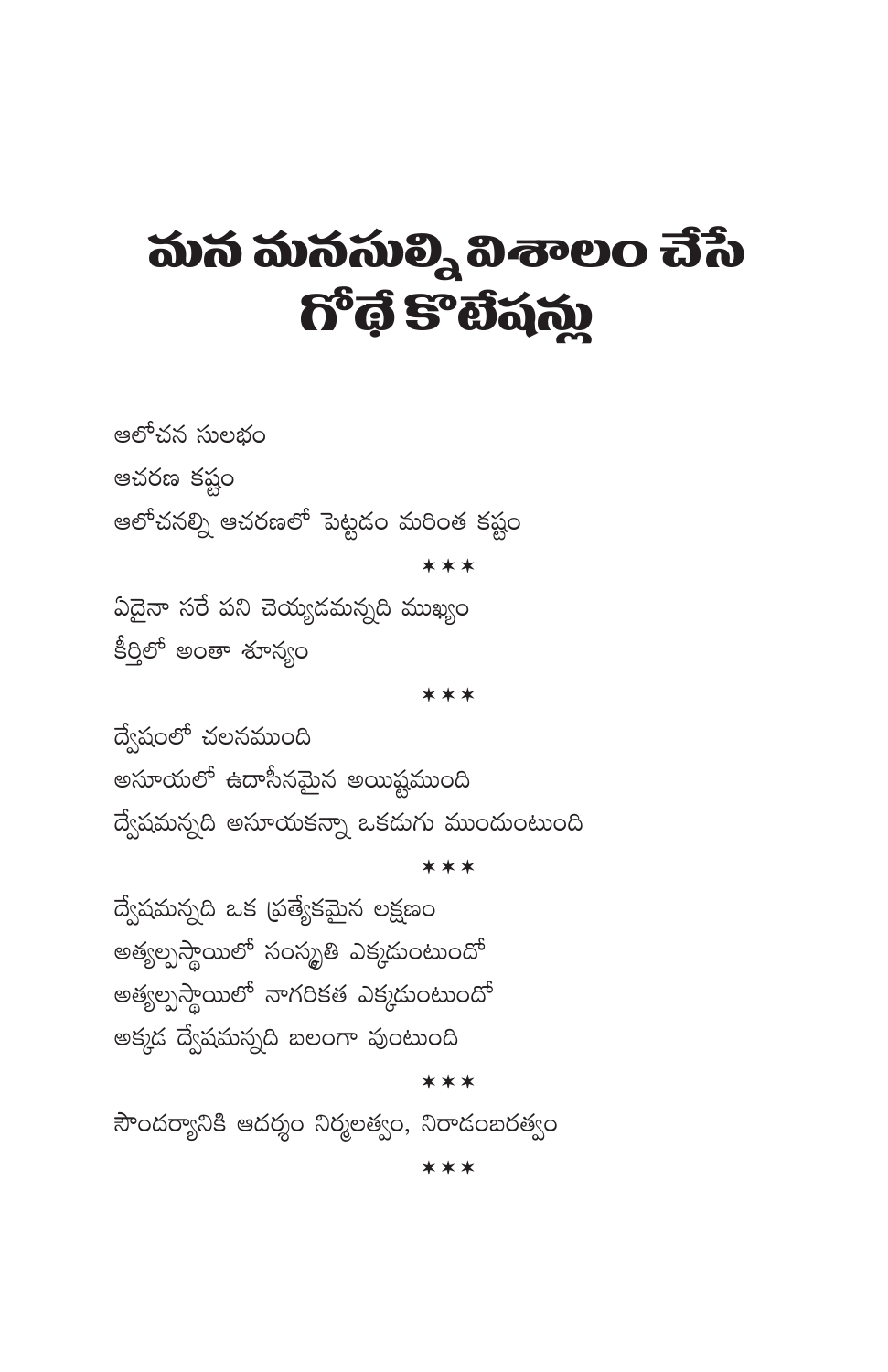రహస్యమైన (పకృతి సూతా(ల ఆవిష్కరణ సౌందర్యంలో వుంది లేకుంటే మనం మనకెప్పుడూ అందకుండా మిగిలిపోయేవాళ్ళం

\*\*\*

(పతీ మనిషి వీలయితే (పతిరోజూ కనీసం ఒక పాట వినాలి లేదా ఒక కవిత చదవాలి లేదా ఒక అందమైన చిత్రం చూదాలి

#### \*\*\*

నా దగ్గరున్నదేదో నేను సంతోషంగా దాచుకుంటాను తగినంత లాభం కలగకపోయినా మనసు మార్పు పట్ల ఆకర్వింపబడుతుంది

 $***$ 

శీలమంటే, మంచి గుణమంటే ఏమోకాదు చిన్ని విషయాల్ల్హోనైనా, పెద్ద విషయాల్ల్హోనైనా నీ అనుభూతుల్లోని ఆనందస్తాయిని సమతూకంలో ఉంచడం

#### \*\*\*

ప్రతిభ ఏకాంతంలో రూపొందుతుంది వ్యక్తిత్వం వ్రపంచ వ్రవాహంలో రూపుదిద్దుకుంటుంది

\*\*\*

వి(శాంతి వద్దు! జీవితం పరిగెడుతోంది! మరణానికి ముందే సాహసించు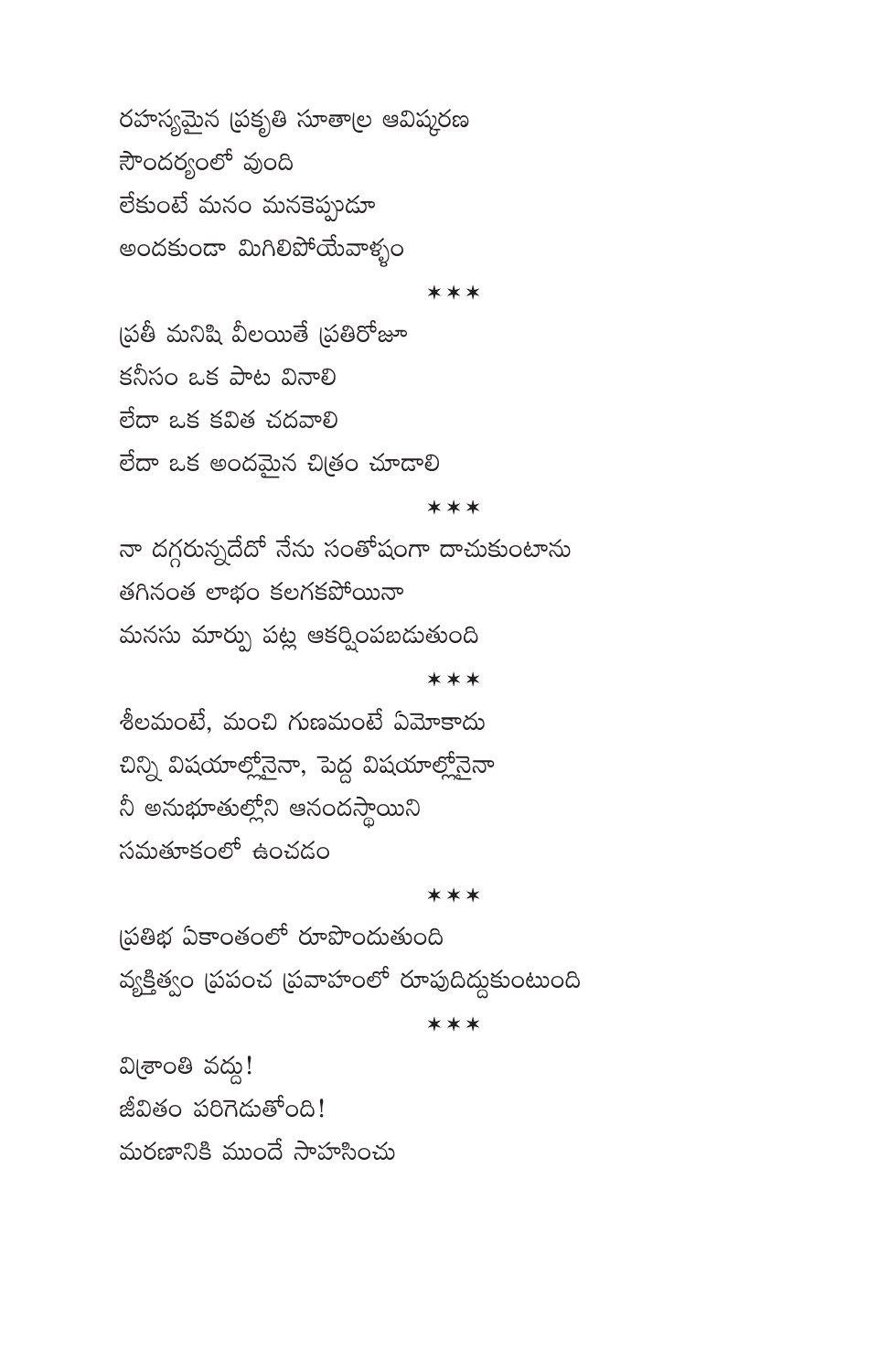శక్తివంతమైన, విలువైన పని ఏదైనా చేయి విజయాల గురించి విచారించకు

\*\*\*

అత్యున్నతమైన వాస్తవానికి సంబంధించిన (భాంతుల్ని ఎట్లా ఆవిష్కరిస్తున్నామో కారణాల్ని చూపడమన్నది కళకు వున్న పద్ధ సమస్య

\*\*\*

ప్రకృతి తన దారంటీ తాను వెకుతూ వుంటుంది మన స్థాయిని బట్టి మనకు మినహాయింపులిస్తుంది

### \*\*\*

మనల్నెవరూ మోసం చెయ్యరు మనల్ని మనమే మోసగించుకుంటాం

#### \*\*\*

మరణమన్నది శాశ్వతత్వంలో కలిసి కాలంతో బాటు కదుల్తూ వుంటుంది మంచి మనిషి మరణంలో కాలం గుండా మనం శాశ్వతత్వాన్ని చూడవచ్చు

#### \*\*\*

వయసు మనల్ని పసివాళ్ళని చెయ్యదు ఎవరో చెప్పినట్లు మనల్ని నిజమైన పిల్లలుగా చూస్తుంది

#### \*\*\*

మనకు కొంచెమే తెలిస్తే దాని గురించి సమగ్రంగా తెలుసుకుంటా జ్ఞానం సందేహాల్ని పెంచుతుంది

#### \*\*\*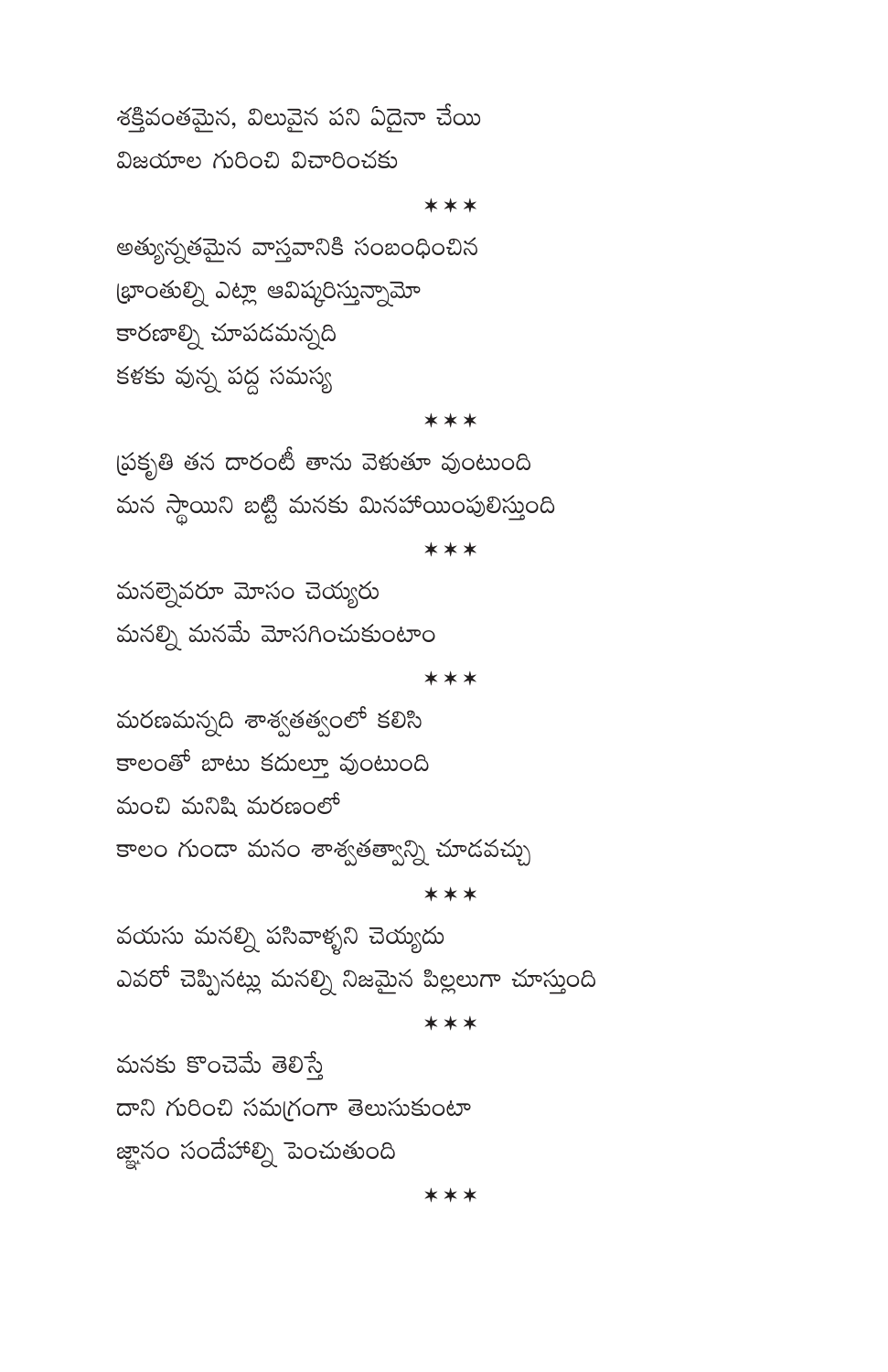గొప్ప పనులకు ఆశ, (పేమ రెండు రెక్కలు

\*\*\*

కట్టేలు ఉంచయ ఎందుకంటే వాటిల్లో సరుకుంది కదా! మనిషికి కీర్తి వచ్చిందంటే అతన్లో సరుకున్నట్లే కదా!

#### \*\*\*

కుటుంబంలో తండ్రి రక్షణనించే శాంతి దొరుకుతుంది ప్రపంచంలో దొరుకుతుందని వెతికితే ఫలితముందదు

#### \*\*\*

మనిషి ఉనికి విధి అదుపులో వుంటే అతని జీవితం, చర్యలు సరైన మార్గంలో వుంటాయి మనిషి లోపాల్ని సరిదిద్దేది వైఫల్యాల్ని సరిచూసేది నిజమైన అదృష్టం \*\*\*

మనిషి తానేమిటో అదిగానే వుండాలి అనుభవమన్నది మన అదృష్టానికి ఆ రోజుకి దక్కిన ఫలితంగా స్వీకరించాలి

#### \*\*\*

జీవితంలో ఏదీ నిర్హేతుకం కాదు అవకాశం దానికోసం ఏర్పడిన అద్భుతమేమి కాదు

#### \*\*\*

వివేకవంతుడి తెలివితక్కువ పనులు అతనికి తెలుసు (పపంచానికి తెలీవు అంతే!

#### $***$

తెలివితక్కువవాళ్ళు, తెలివైనవాళ్<mark>భు</mark> ఇద్దరూ అపాయం లేనివాళ్ళే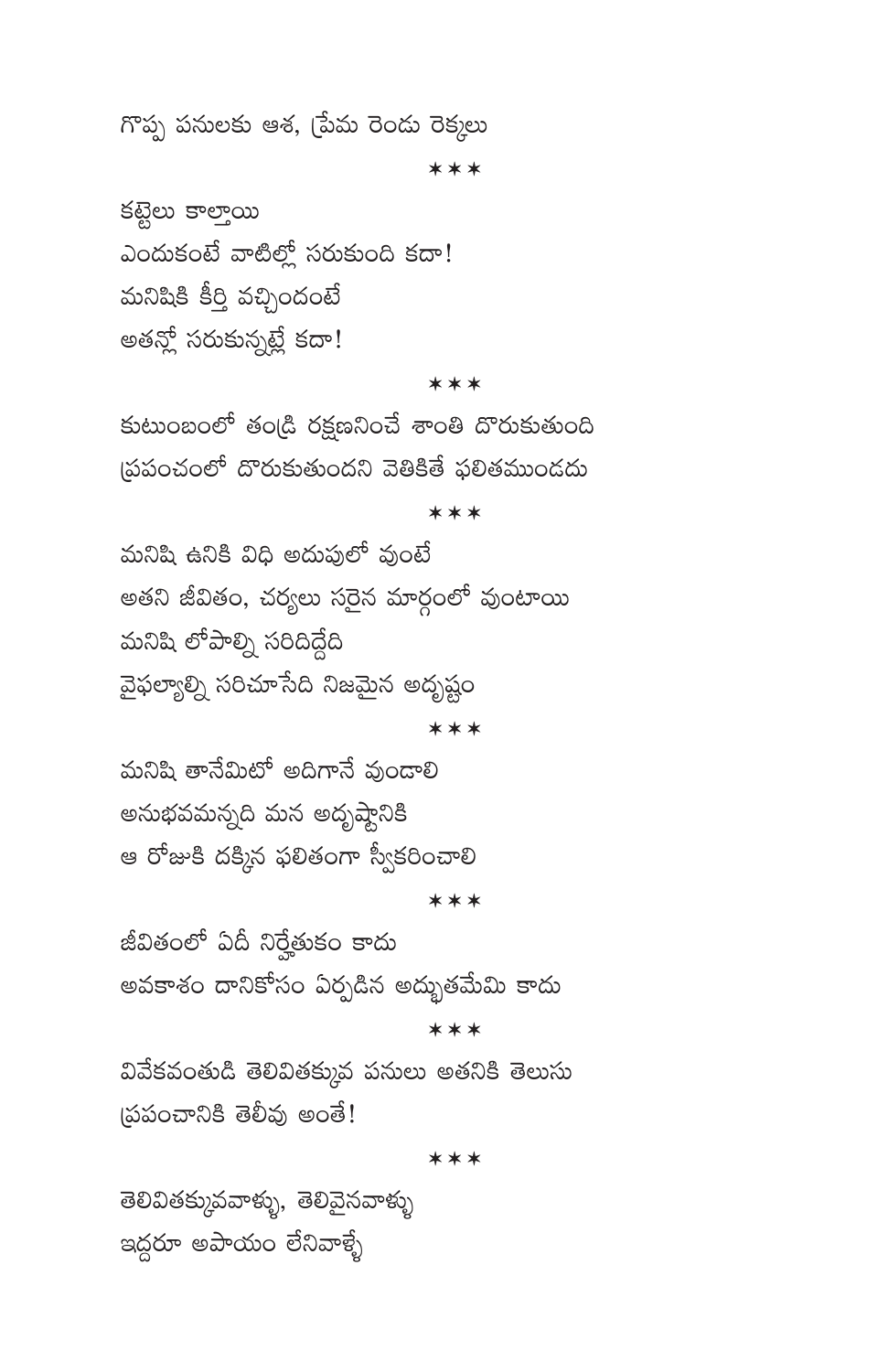#### \*\*\*

యవ్వనంలో ప్రతిఒక్కడూ ఈ ప్రపంచం తనతోనే మొదలయిందనుకుంటాడు తనకోసమే ఉనికిలో ఉందనుకుంటాడు

సమాజానికి మనల్ని సన్నిహితం చేసేది దయ

\*\*\*

తనకంటే ఎక్కువ చెయ్యద<mark>ా</mark>న్నే మనిషి సాధించాలి

తనకు సంబంధించిన తనాన్ని

\*\*\*

\*\*\*

నీ శక్తులు వృధాకాకుందా జాగ్రత్తపడు వాటిపై ఏకాగ్రత నిలపడానికి (పయత్నించు

\*\*\* (పతిభావంతుడి మొదటి చివరి అవసరాలు సత్యం, (పేమ

\*\*\*

ప్రతిదాన్ని గురించీ ఇంతకుపూర్వమే ఆలోచించారు సమస్య ఎక్కడంటే మళ్ళీ దాన్ని గురించి ఆలోచించాల్సి రావడం

### \*\*\*

\*\*\*

స్వేచ్ఛను, ఉనికిని సంపాదించుకున్నవాడు ఏ రోజు కారోజు వాటిని రక్షించుకుంటు వుందాలి

స్వేచ్ఛగా ఉన్నామనుకున్నవాళ్ళు సంకెళ్ళలో వుంటారు

సగం తెలివితక్కువవాళ్ళతో సగం తెలివైనవాళ్ళతోనే <mark>(పమాదమంతా</mark>

\*\*\*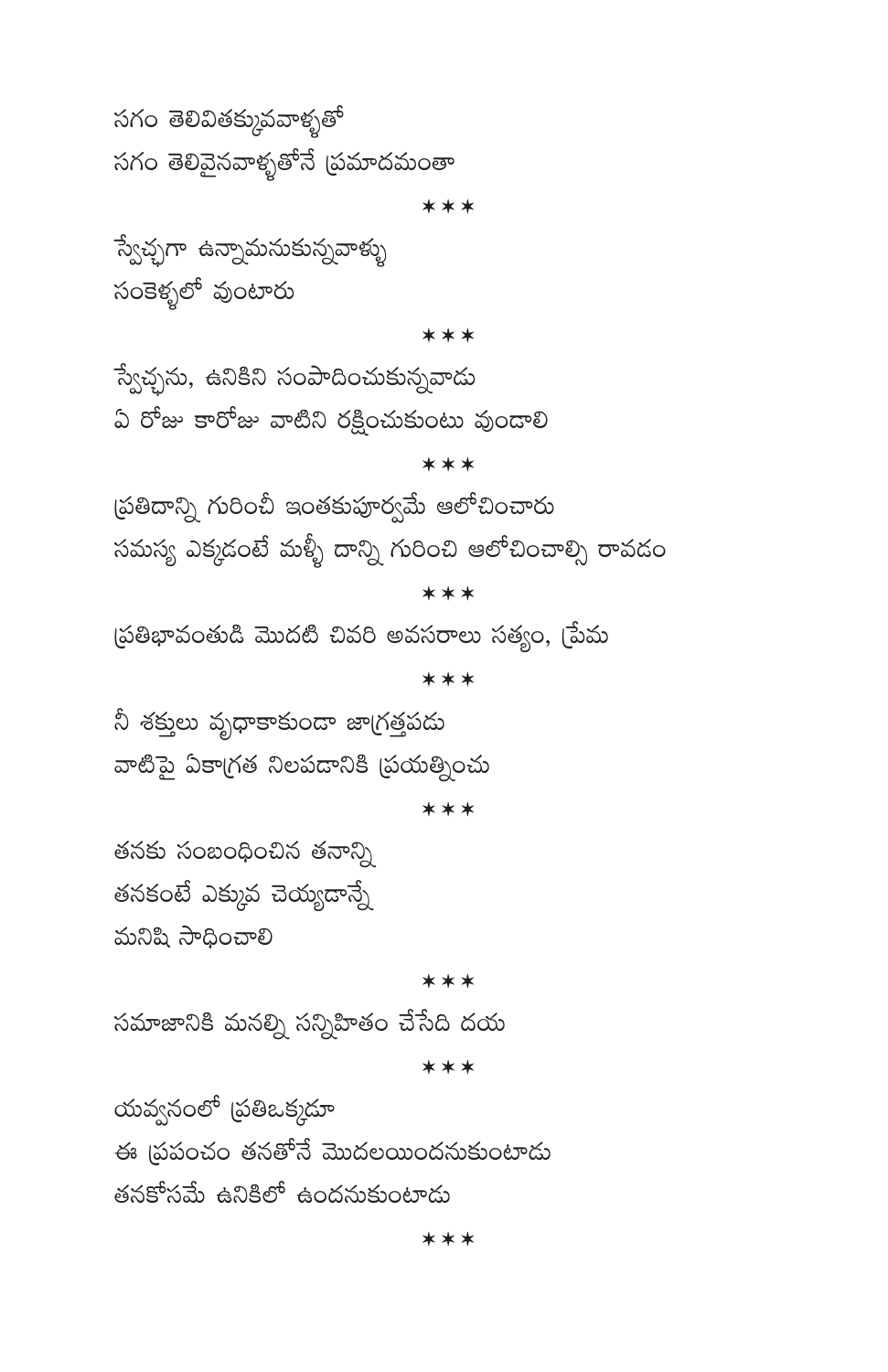ప్రతి ఒక్కదూ ఇంకొకడిలా అవుదామనుకునేవాదే ఎదుగుదామనుకున్నవాడు ఎవరూ కనిపించడు

\*\*\*

సంబంధాలకి ఎట్లా సమాప్తి పలకాలో జీవితాన్ని ఎట్లా మొదలుపెట్టాలో తెలిసినవాడే గొప్ప ఆనందజీవి

\*\*\*

సంతోషం బంతిలాంటిది అదెక్కడికి వెళితే దాని వెంట పరిగెదుతూ వుంటాం అది మన కాళ్ళ దగ్గర ఆగితే దాన్ని తంతూ వుంటాం!

#### \*\*\*

నెమ్మదితనంలో ఆనందం దాగివుంది

\*\*\*

ఏదైనా ఫలవంతం కావడానికి నమ్మకం మొదలుకావడం ముఖ్యం అపనమ్మకం ఆర్భాలాలు చేసినా అదంతా శూన్యమే!

#### \*\*\*

అన్ని విషయాల్లో నిరాశకన్నా ఆశగా ఉందడమే మేలు

\*\*\*

మిత్రమా! నేను చెబుతున్నది నిజం దేన్ని విశ్వసించాలో చెబుతాను జీవితాన్నే నమ్ము! అది పుస్తకాల కన్నా, వక్త కన్నా నీకు ఎక్కువ నేర్పుతుంది